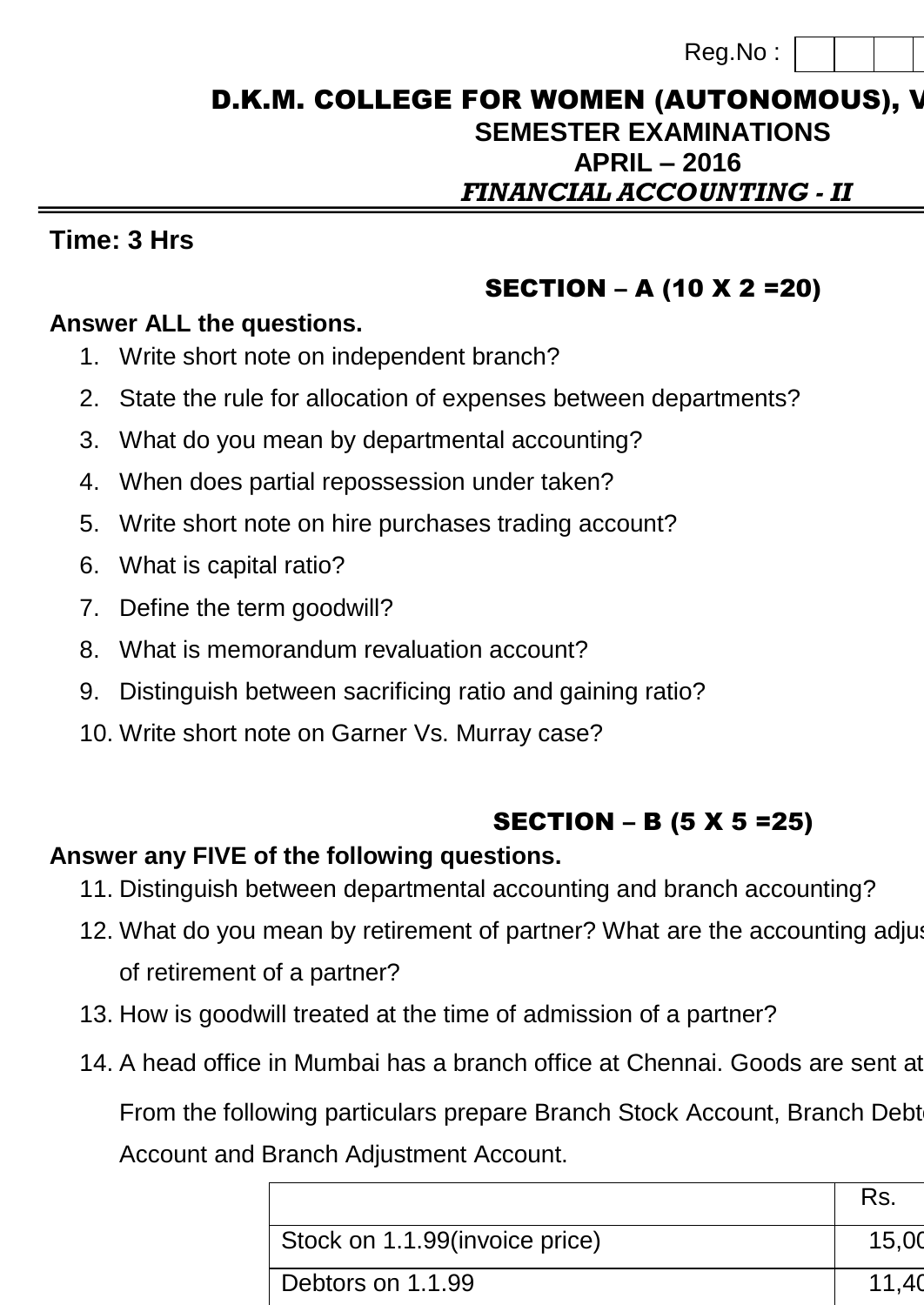15. Sunder Ltd.carries on its business through five department A B C D & E.th 31-12-2005 were ascertained:

|                      |          | B      | С      |      |
|----------------------|----------|--------|--------|------|
| <b>Opening Stock</b> | 10,000   | 6,000  | 15,000 | 8,0  |
| Purchase             | 1,00,000 | 60,000 | 20,000 | 52,0 |
| <b>Sales</b>         | 96,000   | 62,000 | 19,000 | 46,0 |
| <b>Closing Stock</b> | 23,000   | 80,000 | 6,000  | 2,0  |

Prepare Trading Account.

16. X & Co. Agreed to purchase wagons on hire - purchase system for Rs.4,6 wagons were acquired on  $1<sup>st</sup>$  july, 2001 and the balance was to be paid by Rs.800 plus interest at 5% p.a.Depreciation charged by X & Co.is 10% p.a. method. Accounts are closed on  $30<sup>th</sup>$  june each year.

Prepare ledger account to record the above transactions in the books of the

17. Following is the balance sheet of Active and Sharp who shared profits and

| Liabilities             | Rs.    | <b>Assets</b>        |
|-------------------------|--------|----------------------|
| <b>Active's Capital</b> | 30,000 | Goodwill             |
| Sharp's Capital         | 25,000 | <b>Sundry assets</b> |
| <b>Sundry Creditors</b> | 10,000 | Cash                 |
|                         |        |                      |
|                         | 65,000 |                      |

Blunt was admitted as partner on the date of balance sheet. The new i losses will be  $5:3:2$ . Blunt pays Rs. 20,000 as capital but nothing for good on basis of 2 years purchase of 3 years profit. The profits for 3 years were Rs.14,000.Blunts share of goodwill is to be adjusted through capital accounts. Res.14,000.Blunts share of goodwill is to be adjusted through capital accounts. sheet after giving journal entries and ledger accounts relating to Blunts ad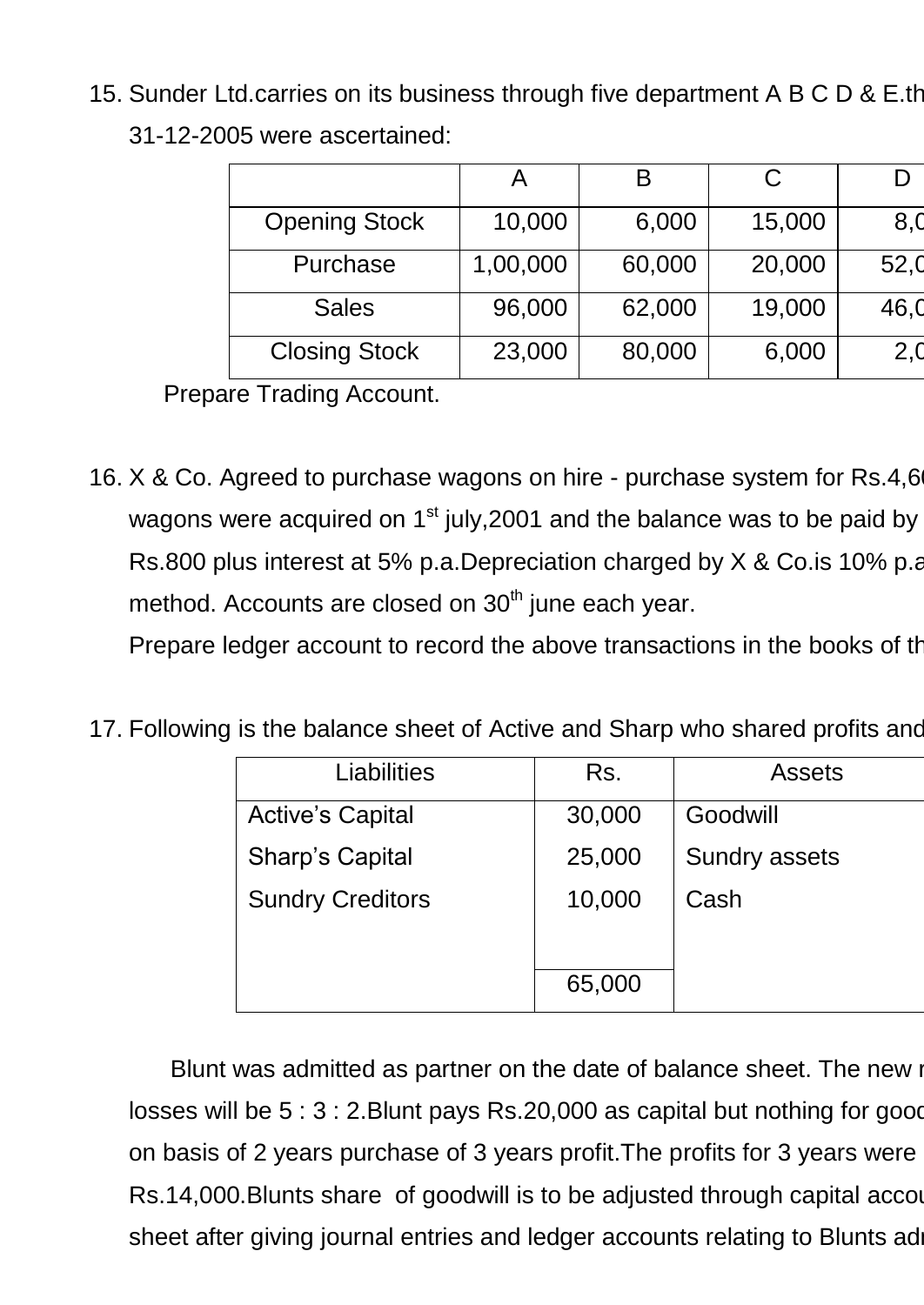D died on 14.03.1995. Under the terms of partnership deed the executors of entitled to:

- a) Amount standing to the credit of partner's capital A/c.
- b) Interest on capital balance at 5% P.a
- c) Share of goodwill on the basis of twice the average of the past three
- d) Share of profit from the closing of the last financial year to the date of average of the three completed years profit before the death.

Profit for 1992.1993 and 1994 were respectively Rs.12,000,Rs.14,000 and shared in the ratio of capital.

Pass the necessary journal entries and draw up D's a/c to be rendered to h

# SECTION – C (3 X 10 =30)

#### **Answer ALL the questions.**

19. a) A Bangalore head office sent goods to Mumbai Branch at 25% profit over details, prepare the necessary ledger account in the books of head office system.

|                                                                       | <b>Rs</b> |
|-----------------------------------------------------------------------|-----------|
| Opening stock of goods at branch at invoice price                     | 20,0      |
| Goods sent to branch at invoice price                                 | 90,0      |
| Loss of goods in transit at Invoice price                             | 6,00      |
| Pilferage at branch at the cost of branch                             | 1,20      |
| Closing stock at branch at its cost to branch                         | 16,0      |
| Sales at Branch                                                       | 1,05,0    |
| Salaries and wages to branch                                          | 6,00      |
| Other expenses at branch                                              | 3,00      |
| Mumbai branch received Rs.4,000 from the insurance company in settlem |           |
|                                                                       |           |

of goods in transit.

(Or)

b) A firm had two department cloth and garments, cloth and garments. The g firm itself out of cloth supplied by the cloth department at its usual selling price. Fig. 2. figures prepare departmental trading and profit and loss account for the ye